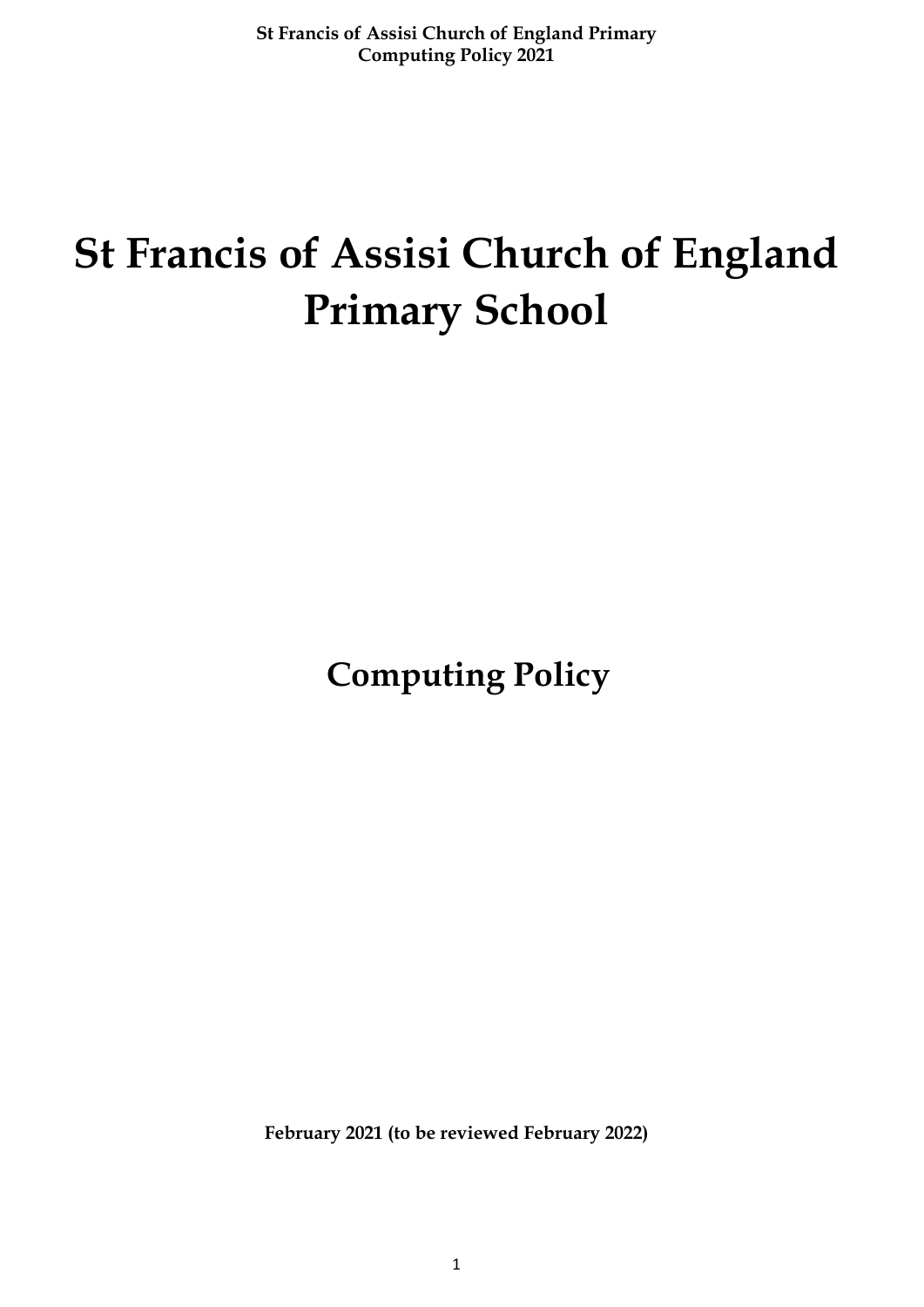## **Introduction**

The use of computers and computer systems is an integral part of the National Curriculum and knowing how they work is a key life skill. In an increasingly digital world there now exists a wealth of software, tools and technologies that can be used to communicate, collaborate, express ideas and create digital content. At St Francis of Assisi, we recognise that pupils are entitled to a broad and balanced computing education with a structured, progressive, approach to learning how computer systems work, the use of IT and the skills necessary to become digitally literate and participate fully in the modern world. The intent of this policy is to state how the school intends to make this provision.

## **Aims**

The school's aims are to:

- Provide a broad, balanced, challenging and enjoyable curriculum for all pupils;
- Develop pupil's computational thinking skills that will benefit them throughout their lives;
- Meet the requirements of the National Curriculum programmes of study for computing at Key Stage 1 and 2;
- To respond to new developments in technology;
- To equip pupils with the confidence and skills to use digital tools and technologies throughout their lives;
- To enhance and enrich learning in other areas of the curriculum using IT and computing;
- To develop the understanding of how to use computers and digital tools safely and responsibly.

# **Rationale**

At St Francis we believe that IT, computer science and digital literacy:

- Are essential life skills necessary to fully participate in the modern digital world;
- Allow children to become creators of digital content rather than simply consumers of it;
- Provides access to a rich and varied source of information and content;
- Communicates and presents information in new ways, which helps pupils understand, access and use it more readily;
- Can motivate and enthuse pupils;
- Offers opportunities for communication and collaboration through group working both inside and outside of school;
- Has the flexibility to meet the individual needs and abilities of each pupil.

# **Objectives**

## **Early years (see also EYFS policy)**

It is important in the foundation stage to give children a broad, play-based experience of IT and computing in a range of contexts, including unplugged computer activities and outdoor play.

Computing is not just about computers. Early years learning environments should feature IT scenarios based on experience in the real world, such as in role play. Children gain confidence, control and language skills through opportunities such as 'programming' each other using directional language to find toys/objects, creating artwork using digital drawing tools and controlling programmable toys. Therefore, developing computational thinking.

Outdoor exploration is an important aspect and using digital recording devices such as video recorders, cameras and microphones can support children in developing communication skills. This is particularly beneficial for children who have English as an additional language.

## **By the end of Key Stage 1 pupils should be taught to:**

• Understand what algorithms are, how they are implemented as programs on digital devices, and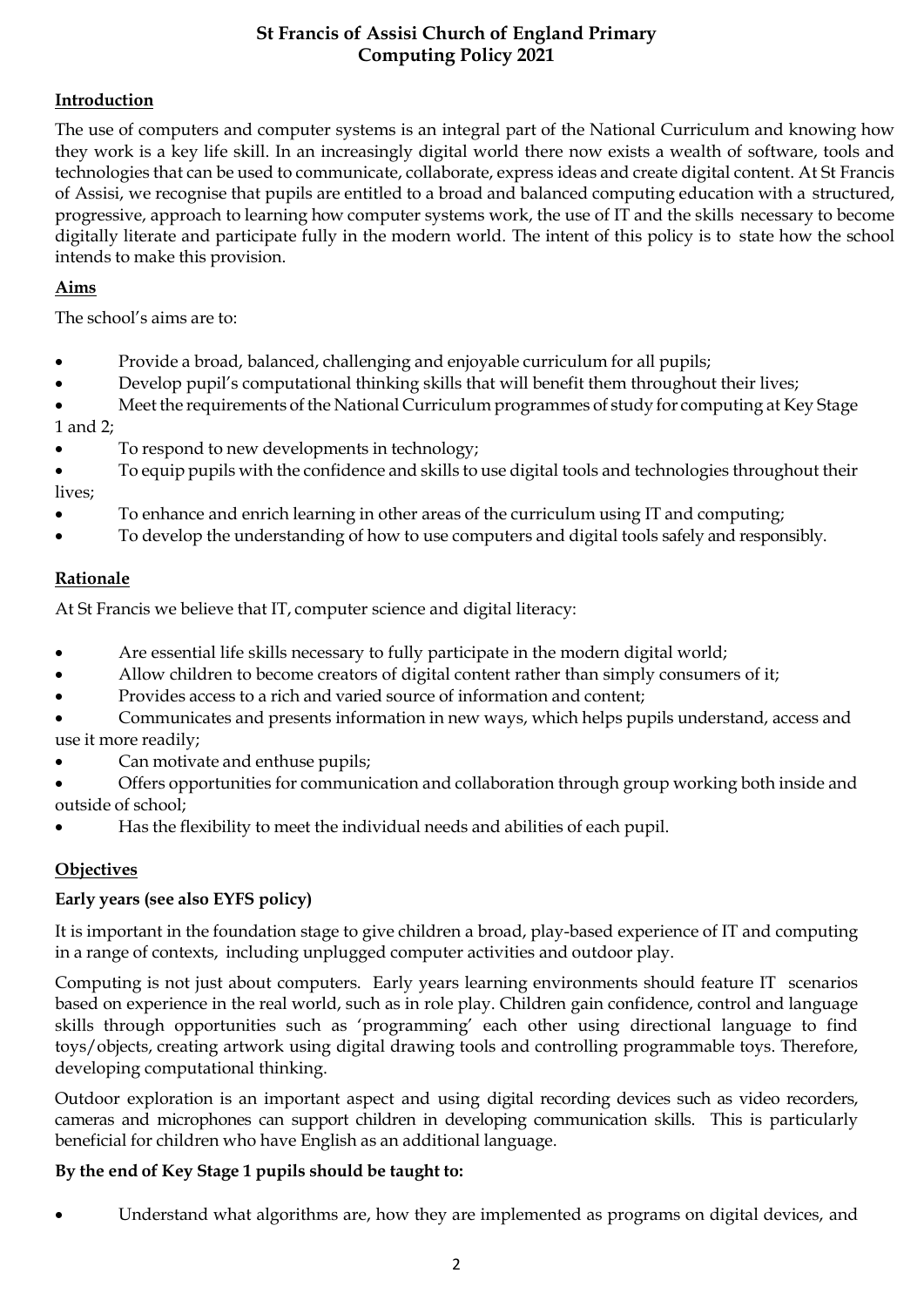that programs execute by following a sequence of instructions;

- Write and test simple programs;
- Use logical reasoning to predict and computing the behaviour of simple programs;
- Organise, store, manipulate and retrieve data in a range of digital formats;

• Communicate safely and respectfully online, keeping personal information private, and recognise common uses of information technology beyond school.

## **By the end of Key Stage 2 pupils should be taught to:**

• Design and write programs that accomplish specific goals, including controlling or simulating physical systems; solve problems by decomposing them into smaller parts;

Use sequence, selection, and repetition in programs; work with variables and various forms of input and output; generate appropriate inputs and predicted outputs to test programs;

Use logical reasoning to explain how a simple algorithm works and to detect and correct errors in algorithms and programs;

Understand computer networks including the internet; how they can provide multiple services, such as the world-wide web; and the opportunities they offer for communication and collaboration;

• Describe how internet search engines find and store data; use search engines effectively; be discerning in evaluating digital content; respect individuals and intellectual property; use technology responsibly, securely and safely;

• Select, use and combine a variety of software (including internet services) on a range of digital devices to accomplish given goals, including collecting, analysing, evaluating and presenting data and information.

#### **Resources and access**

The school acknowledges the need to continually maintain, update and develop its resources and to make progress towards consistent, compatible computer systems by investing in resources that will effectively deliver the objectives of the National Curriculum and support the use of IT, computer science and digital literacy across the school. Teachers are required to inform the computing subject leader of any faults as soon as they are noticed. Resources, if not classroom based, are located in the ICT suite. A service level agreement with OneIT is currently in place to help support the subject leader to fulfill this role both in hardware & software.

Computing network infrastructure and equipment has been sited so that:

• Every classroom from nursery to Y6 has a computer connected to the school network and an interactive whiteboard with sound, DVD and video facilities;

• There is an iPad charge cabinet in school containing 20 USB ports, alongside an iPad trolley with 30 iPads and 30 laptops (and charging trolley) for whole class use;

- Apps will be up to date and available to access on whole class iPad, thus ensuring access for all students;
- Internet access is available in all classrooms;

• Each class from Y1 – Y6 has an allocated slot one hour per week for laptops and one hour for iPad to allow teaching of Computing as a discrete subject;

• Laptops and iPads are available for use throughout the school day as part of Computing lessons and for cross-curricular use;

• Pupils may use IT and computing independently, in pairs, alongside a TA or in a group with a teacher;

• Governors will be invited to take a particular interest in computing in the school.

# **Planning**

St Francis currently use planning developed alongside long term and medium term plans created by the Computing lead. This allows staff to provide an exciting and engaging curriculum.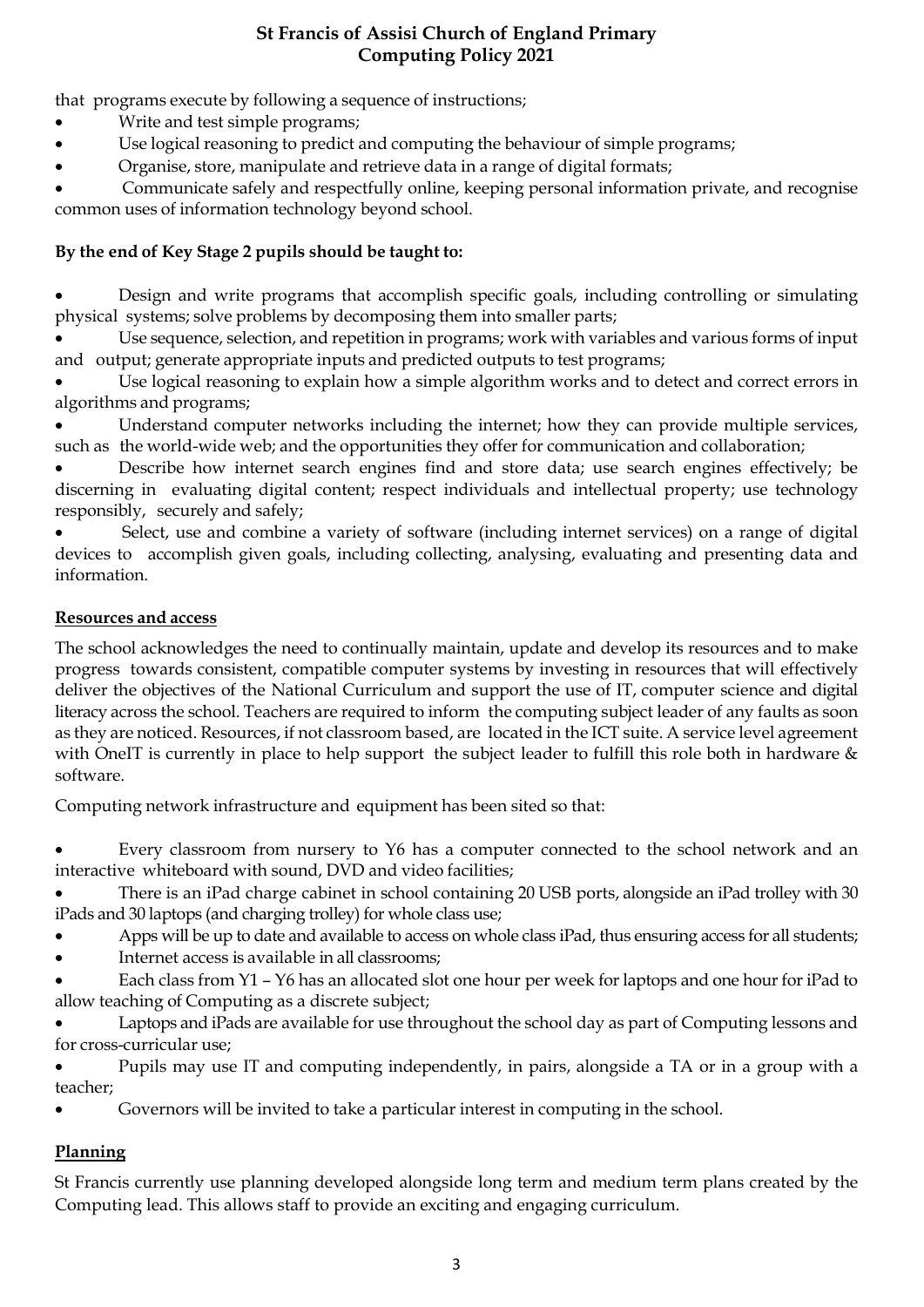A minority of children will have particular teaching and learning requirements which go beyond the provision for that age range and if not addressed, could create barriers to learning. This could include G&T children, those with SEN or those who have EAL. Teachers must take account of these requirements and plan, where necessary, to support individuals or groups of pupils to enable them to participate effectively in the curriculum and assessment activities. During any teaching activities, teachers should bear in mind that special arrangements could be made available to support individual pupils. This is in accordance with the school inclusion policy. These children should be identified and discussed at pupil progress meetings to ensure that appropriate provisions and/or interventions are affected.

#### **Assessment and record keeping (also see Assessment Policy)**

Teachers regularly assess progress through observations and evidence. Key objectives to be assessed are taken from the National Curriculum to assess computing each term. The school also uses assessment criteria and pupil progress trackers as a guide. Assessing Computing is an integral part of teaching & learning and key to good practice.

Assessment should be process orientated - reviewing the way that techniques and skills are applied purposefully by pupils to demonstrate their understanding of Computing concepts. As assessment is part of the learning process, it is essential that pupils are closely involved. Assessment can be broken down into:

• Formative assessments are carried out during and following short focused tasks and activities. They provide pupils and teaching staff the opportunity to reflect on their learning in the context of the agreed success criteria. This feeds into planning for the next lesson or activity.

• Summative assessment should review pupils' ability and provide a bestfit 'level'. Independent tasks provide a number of opportunities and scope for pupils to demonstrate their capability throughout the term. There should be an opportunity for pupil review and identification of next steps. Summative assessment should be recorded for all pupils – showing whether the pupils have met, exceeded or not achieved the learning objectives.

We assess the children's work in computing by making informal judgments as we observe the children during lessons. Once the children complete a unit of work, we make a summary judgment of the work for each pupil as to whether they have yet to obtain, obtained or exceeded the expectations of the unit.

We record the results in our assessment files and we use these to plan future work, provide the basis for progress and to communicate with the pupil's future class teacher(s). The children's work is saved on the school network. Work can also be recorded using Seesaw and files saved within Teams. Other work may be printed and filed within the subject from which the task was set if cross curricular.

## **Monitoring and evaluation**

The subject leader is responsible for monitoring the standard of the children's work and the quality of teaching in line with the school policy. This may be through lesson observations, pupil discussion and evaluating pupil work.

We allocate time for the vital task of reviewing samples of children's work and for visiting classes to observe teaching in the subject.

## **Pupils with Special Educational Needs (see also SEND policy)**

We believe that all children have the right to access IT and Computing. In order to ensure that children with special educational needs achieve to the best of their ability, it may be necessary to adapt the delivery of the Computing curriculum for some pupils. We teach Computing to all children, whatever their ability. Computing forms part of the national curriculum to provide a broad and balanced education for all children. Through the teaching of Computing we provide opportunities that enable all pupils to make progress. We do this by setting suitable challenges and responding to each child's individual needs. Where appropriate IT can be used to support SEN children on a one to one basis where children receive additional support.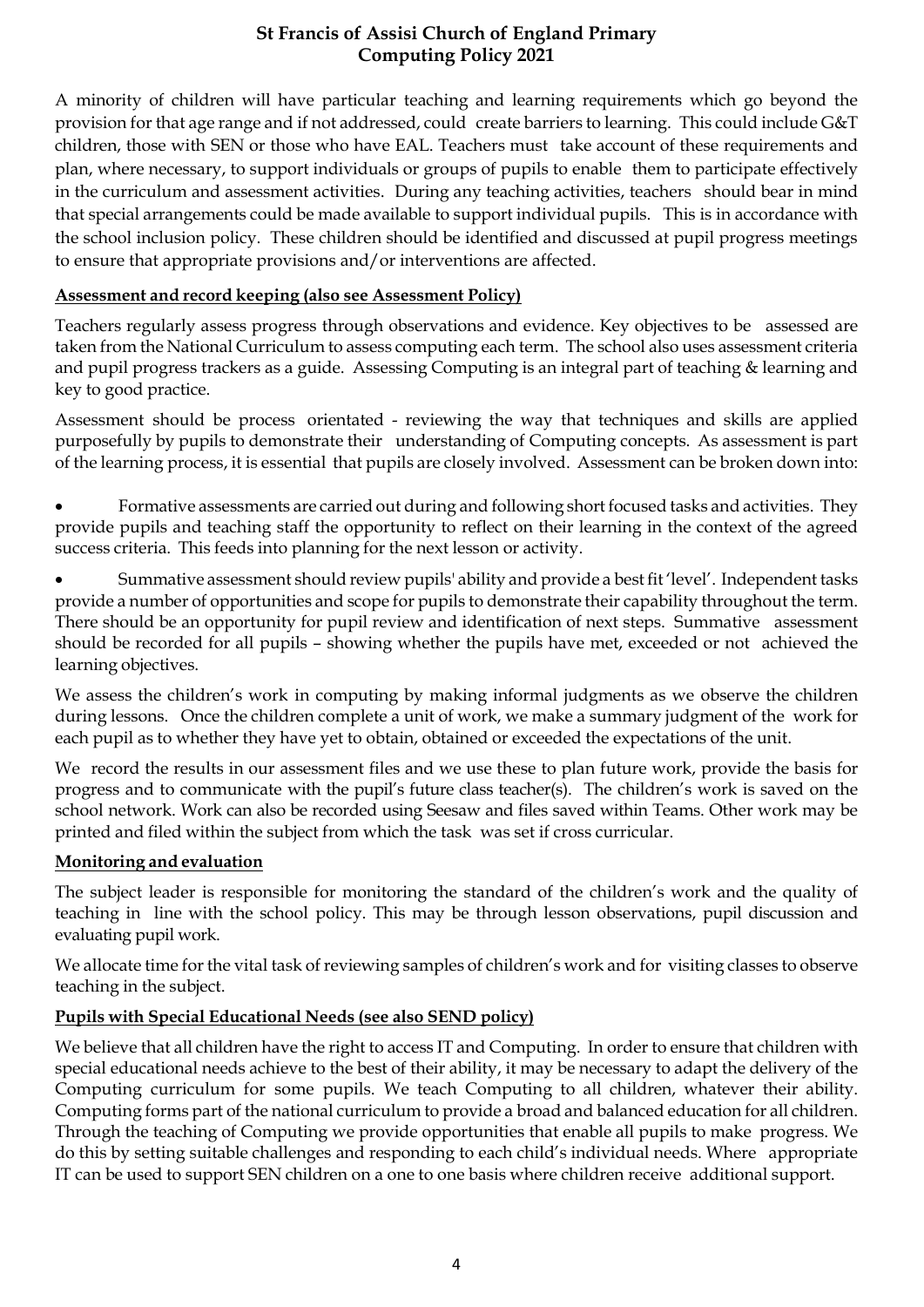## **Equal opportunities (see also equal opportunities policy)**

We will ensure that all children are provided with the same learning opportunities regardless of social class, gender, culture, race, disability or learning difficulties. As a result, we hope to enable all children to develop positive attitudes towards others. All pupils have equal access to computing and all staff members follow the equal opportunities policy. Resources for SEN children and gifted & talented will be made available to support and challenge appropriately.

#### **The role of the Subject Leader**

There is a Computing subject leader who is responsible for the implementation of computing policy across the school. Their role is to:

• Offer help and support to all members of staff (including teaching assistants) in their teaching, planning and assessment of computing;

- Provide colleagues opportunities to observe good practice in the teaching of computing;
- Maintain resources and advise staff on the use of digital tools, technologies and resources;
- Monitor classroom teaching or planning following the schools monitoring programme;
- Monitor the children's progression in computing, looking at examples of work of different abilities;

• Keep up-to-date with new technological developments and communicate information and developments with colleagues;

- Lead staff training on new initiatives;
- Attend appropriate in-service training;
- Have enthusiasm for computing and encourage staff to share this enthusiasm;
- keep parents and governors informed on the implementation of computing in the school;
- Liaise with all members of staff on how to reach and improve on agreed targets;
- Help staff to use assessment to inform future planning.

#### **The role of the class teacher**

Individual teachers will be responsible for ensuring that pupils in their classes have opportunities for learning computing and using their knowledge, skills and understanding of computing across the curriculum. Where their own knowledge is lacking, it is the responsibility of the class teacher to seek help/advice form the Computing lead.

They will plan and deliver the requirements of the National Curriculum for Computing to the best of their ability. We set high expectations for our pupils and provide opportunities for all to achieve, including girls and boys, pupils with educational special needs, pupils with disabilities pupils from all social and cultural backgrounds, and those from diverse linguistic backgrounds.

The class teacher's role is a vital role in the development of Computing throughout the school and will ensure continued progression in learning and understanding and create effective learning environments.

The class teacher will also:

- Secure pupil motivation and engagement;
- Provide equality of opportunity using a range of teaching approaches and techniques;
- Use appropriate assessment techniques and approaches;
- Set suitable targets for learning as outlined in the inclusion policy;
- Maintain up to date assessment records (see policy document).

#### **Staff Training**

The Computing subject leader will assess and address staff training needs as part of the annual development plan process or in response to individual needs and requests throughout the year.

Individual teachers should attempt to continually develop their own skills and knowledge, identify their own needs and notify the subject leader.